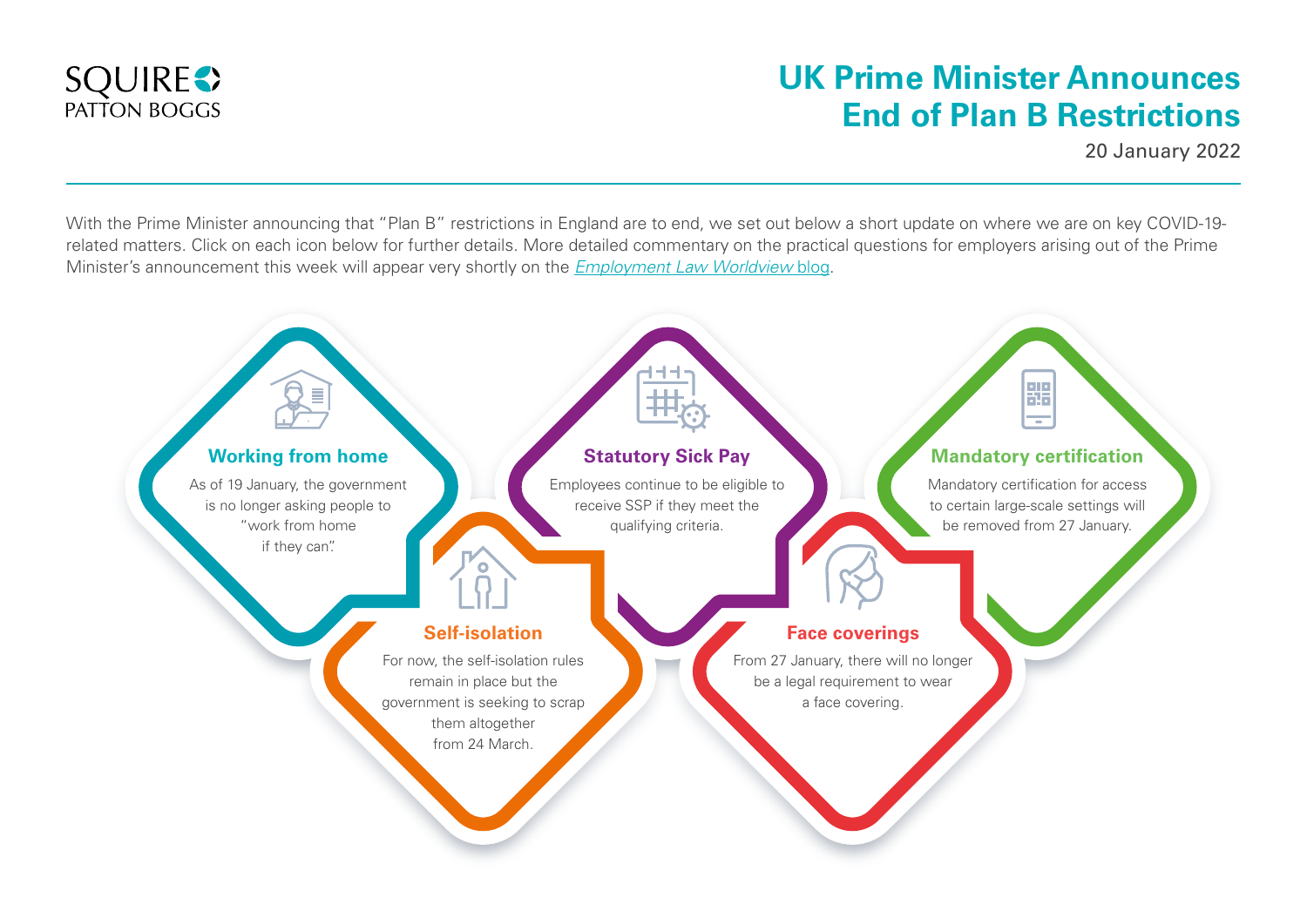<span id="page-1-0"></span>

#### Working from home

As of 19 January, the government is no longer asking people to "work from home if they can". In his [statement to](https://www.gov.uk/government/speeches/pm-statement-to-the-house-of-commons-on-covid-19-19-january-2022?utm_medium=email&utm_campaign=govuk-notifications-topic&utm_source=601dfed1-62a5-4e2c-901b-82be0bdee595&utm_content=daily)  [Parliament](https://www.gov.uk/government/speeches/pm-statement-to-the-house-of-commons-on-covid-19-19-january-2022?utm_medium=email&utm_campaign=govuk-notifications-topic&utm_source=601dfed1-62a5-4e2c-901b-82be0bdee595&utm_content=daily), the Prime Minister said that people should now speak to their employers about arrangements for returning to the office.

We would, of course, recommend not waiting for your staff to approach you, largely because they will not, but to seize the moment and start communicating now with your employees regarding your own expectations about returning to the workplace. Now that the guidance has changed, unless an employer has already agreed to remote working (whether part time or full time), an employee's proper place of work becomes their physical workplace again and remaining away from it requires the employer's consent.

Companies will no doubt welcome this change in the guidance. Although we are unlikely to see a mass return to the office (not least because many companies have already introduced hybrid working arrangements that give staff greater flexibility over where they work), we anticipate that more staff will return more quickly than was the case last summer when the instruction to work from home where possible first ended.

Inevitably, there will be some who are reluctant to return, whether out of concern for their health and safety or simply the fact they would prefer to continue working from home, and employers will need to deal with these individual cases as and when they arise.



### Self-isolation

The rules on self-isolation have changed a few times recently and the government is seeking to scrap them altogether from 24 March or possibly sooner if the data remains positive and Parliamentary approval is obtained. This means that COVID-19 will, in effect, be treated in the same way as, for example, the flu and people will not legally be required to self-isolate if they contract it. The government has said that it will be setting out its long-term strategy for living with COVID-19 before 24 March, when those self-isolation regulations are due to expire.

For now, however, the self-isolation rules remain in place – the current self-isolation period is 10 full days although you can obtain an early release on day 6 if you test negative using a lateral flow test on both days 5 and 6. The latest guidance can be found [here.](https://www.nhs.uk/conditions/coronavirus-covid-19/self-isolation-and-treatment/when-to-self-isolate-and-what-to-do/)